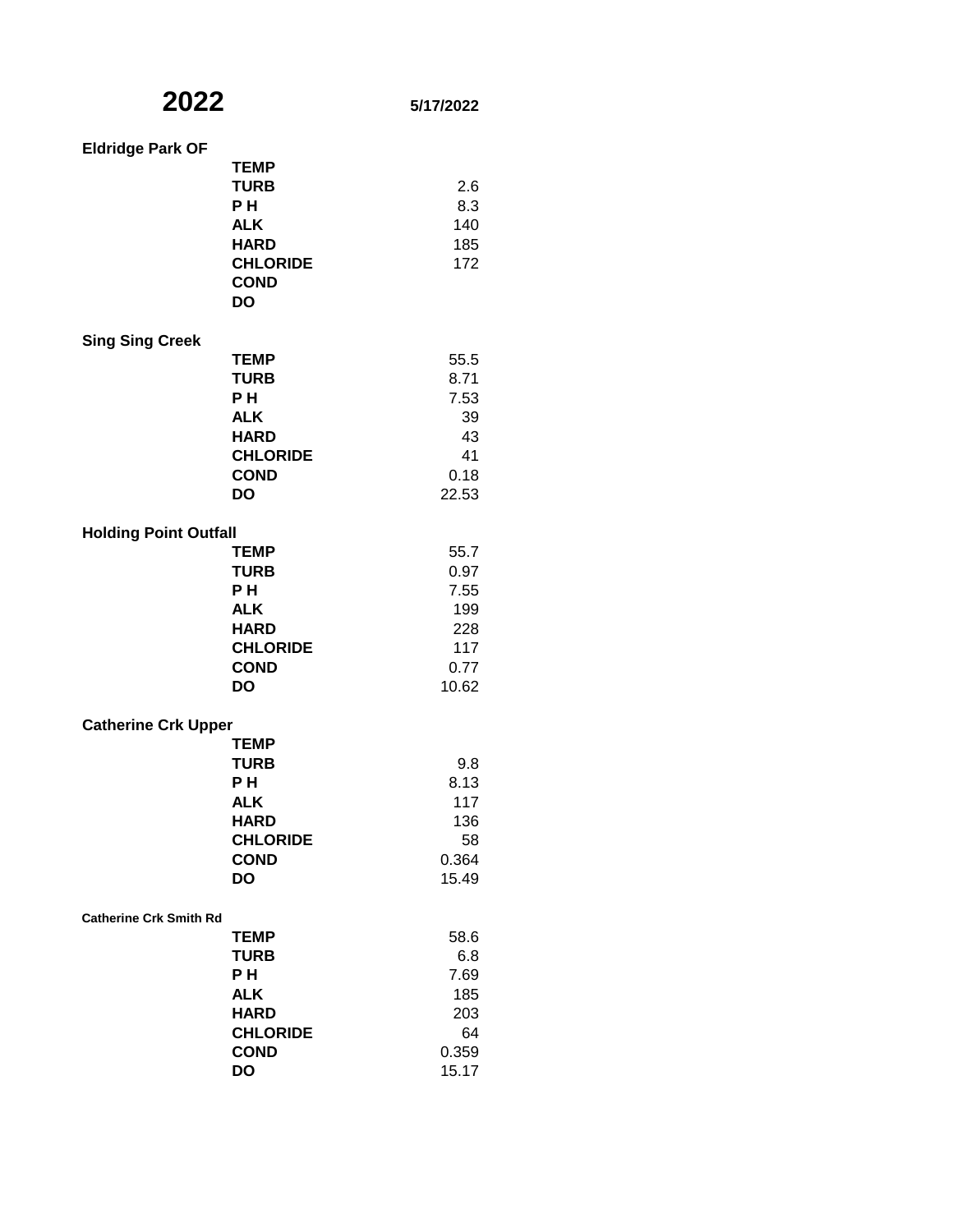| N. Branch Newtown          |                                                                                                               |                            |                                                          |
|----------------------------|---------------------------------------------------------------------------------------------------------------|----------------------------|----------------------------------------------------------|
|                            | <b>TEMP</b><br><b>TURB</b><br>P H<br><b>ALK</b><br><b>HARD</b><br><b>CHLORIDE</b><br><b>COND</b><br><b>DO</b> | Farenheit<br>ms/cm<br>mg/L | 61<br>9.6<br>7.73<br>82<br>96<br>42<br>0.29<br>18.05     |
| <b>Jackson Creek</b>       | <b>TEMP</b><br><b>TURB</b><br>P H<br><b>ALK</b><br><b>HARD</b><br><b>CHLORIDE</b><br><b>COND</b><br>DO        | Farenheit<br>ms/cm<br>mg/L | 57.1<br>4.28<br>8.25<br>55<br>63<br>29<br>0.184<br>16.38 |
| <b>Newtown Crk Mill St</b> |                                                                                                               |                            |                                                          |
|                            | <b>TEMP</b><br><b>TURB</b><br>P H<br><b>ALK</b><br><b>HARD</b><br><b>CHLORIDE</b><br><b>COND</b><br>DO        | Farenheit<br>ms/cm<br>mg/L | 59.6<br>2.12<br>8.15<br>62<br>73<br>39<br>0.243<br>14.97 |
|                            |                                                                                                               |                            |                                                          |
| <b>Cayuta Creek</b>        | <b>TEMP</b><br><b>TURB</b><br>PН<br><b>ALK</b><br><b>HARD</b><br><b>CHLORIDE</b><br><b>COND</b><br><b>DO</b>  | Farenheit<br>ms/cm<br>mg/L | 57.5<br>30.1<br>7.75<br>57<br>67<br>25<br>0.169<br>20.35 |
|                            |                                                                                                               |                            |                                                          |
| <b>Wyncoop Creek</b>       | <b>TEMP</b><br><b>TURB</b><br>PН<br><b>ALK</b><br><b>HARD</b><br><b>CHLOR</b><br><b>COND</b><br>DO            | Farenheit<br>ms/cm<br>mg/L | 62<br>8.3<br>7.78<br>38<br>48<br>30<br>0.125<br>20.04    |
|                            |                                                                                                               |                            |                                                          |
| <b>Mudlick Creek</b>       | <b>TEMP</b><br><b>TURB</b><br>PН                                                                              | Farenheit                  | 63.9<br>4.03<br>8.56                                     |